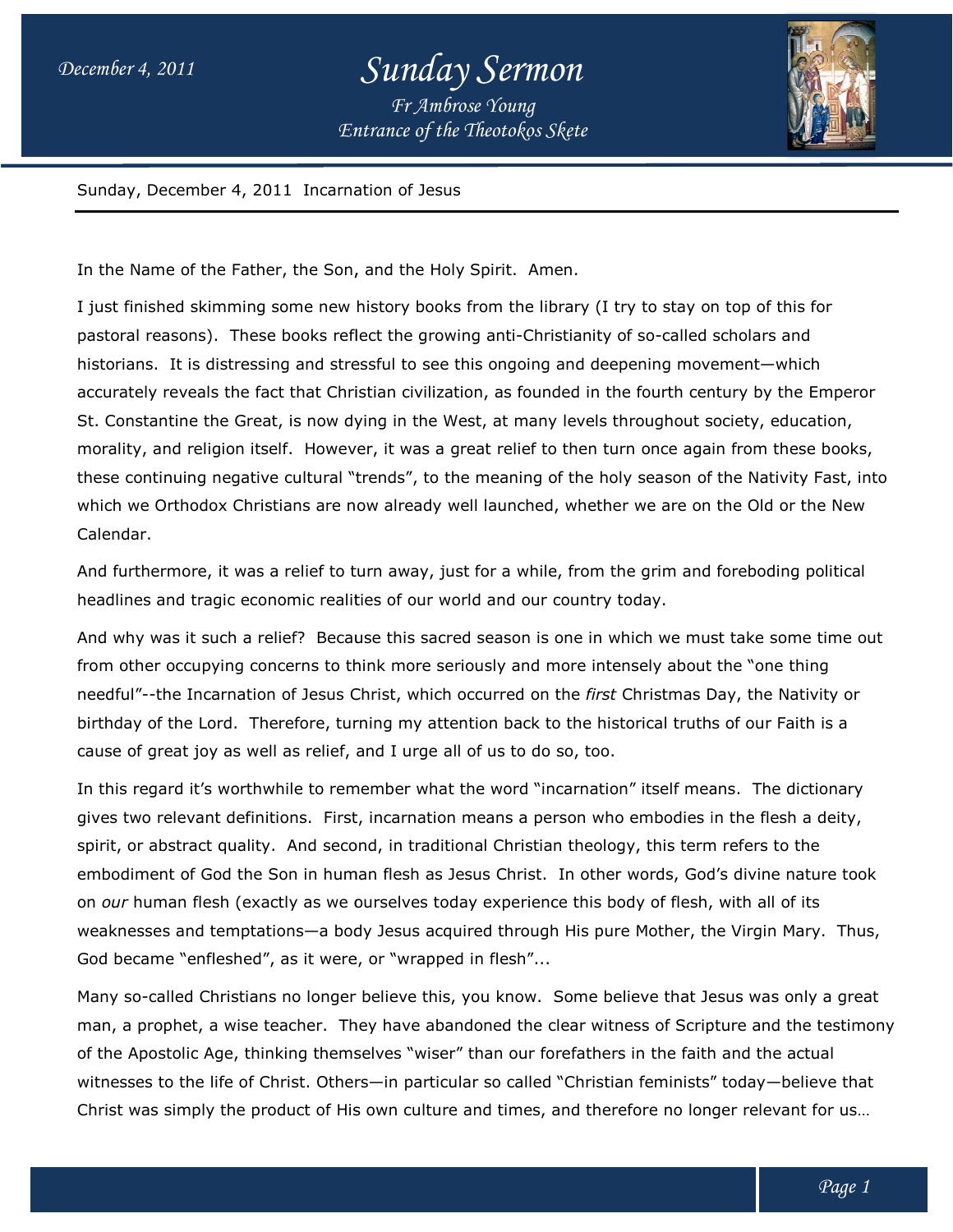## *Sunday Sermon Fr Ambrose Young*

*Entrance of the Theotokos Skete*



But for us Orthodox Christians to be full participants in the approaching Feast of the Incarnation of Feast the Incarnation of Christ, we need to reflect both on this essential dogma and also on our own hearts and souls and how we *receive*—not "reinterpret"--this revelation, both in the our own past lives, and today, this very day, as we progress through the Nativity Fast. And no, I'm not talking about fasting rules, which have value in themselves; rather, I'm talking about something critically more important and deeper than what we than what put in our mouths, which, for some, has sadly become what the Nativity Fast is basically all about. reflect both on this essential dogma and also on our own hearts and souls and l<br>einterpret"--this revelation, both in the our own past lives, and today, this very<br>ough the Nativity Fast. And no, I'm not talking about fasti

YOU SEE, THE LORD JESUS CHRIST CAME TO THE EARTH AS A HELPLESS INFANT IN ORDER TO GIVE US THE RDER GIVE US THE POSSIBILITY OF REBIRTH.

Therefore, the *first* thing we must be doing during this time of preparation is to thank Him for coming to us, to humankind, and making this rebirth possible through his birth, life, death, and resurrection. And how do we thank Him? Of course, in words, but more than that, by actually *following* Him—as He said: "If you love Me, you will keep My commandments." Therefore today let us ask ourselves frankly: how well have we followed Him? Or are we primarily still caught up and even blinded by our own measly needs and desires? *Entrance of the Theotokos Skete*<br>
be full participants in the approach<br>
this essential dogma and also on c<br>
is revelation, both in the our own p;<br>
ity Fast. And no, I'm not talking ab<br>
about something critically more in<br> to us, to humankind, an<br>; birth, life, death, and<br>n? Of course, in words, you love Me, you will keep My commandments." The<br>today let us ask ourselves frankly: how well have we<br>Him? Or are we primarily still caught up and even bli



Once we've answered this question we need to quickly move on and ask ourselves how we can CHANGE, HOW WE CAN BECOME BETTER DISCIPLES OF THE JESUS OF NAZARETH, AND HIM CRUCIFIED AND RISEN.

Very often, you know, we seek substitutes for Him in this world, but these substitutes keep us very earth bound. Of course, we do need to provide for the physical welfare of ourselves and our families in a responsible, moral, and normal way. But if we are truthful we also know that often we go earth bound. Of course, we do need to provide for the physical welfare of ourselves and our families in<br>a responsible, moral, and normal way. But if we are truthful we also know that often we go<br>considerably beyond what worldly wisdom, worldly acquisitions, and worldly concerns which are actually not necessary for a worldly wisdom, worldly acquisitions, and worldly concerns which are actually not necessary for a<br>responsible Christian life in this world, but which our culture and society have brainwashed us into thinking are necessary… r Him in this world, but these substitutes keep us very<br>de for the physical welfare of ourselves and our familie<br>ive are truthful we also know that often we go<br>instead of seeking to *grow* in Christ, we seek to grow in<br>rld

Many decades ago—in the early 1950's; in fact it was 1954 and I was eleven years old—I saw a film which I've never seen again since, but which I've never forgotten, called "The Sign of the P Pagan". This Many decades ago—in the early 1950's; in fact it was 1954 and I was eleven years old—I saw a film<br>which I've never seen again since, but which I've never forgotten, called "The Sign of the Pagan". This<br>was in the heyday o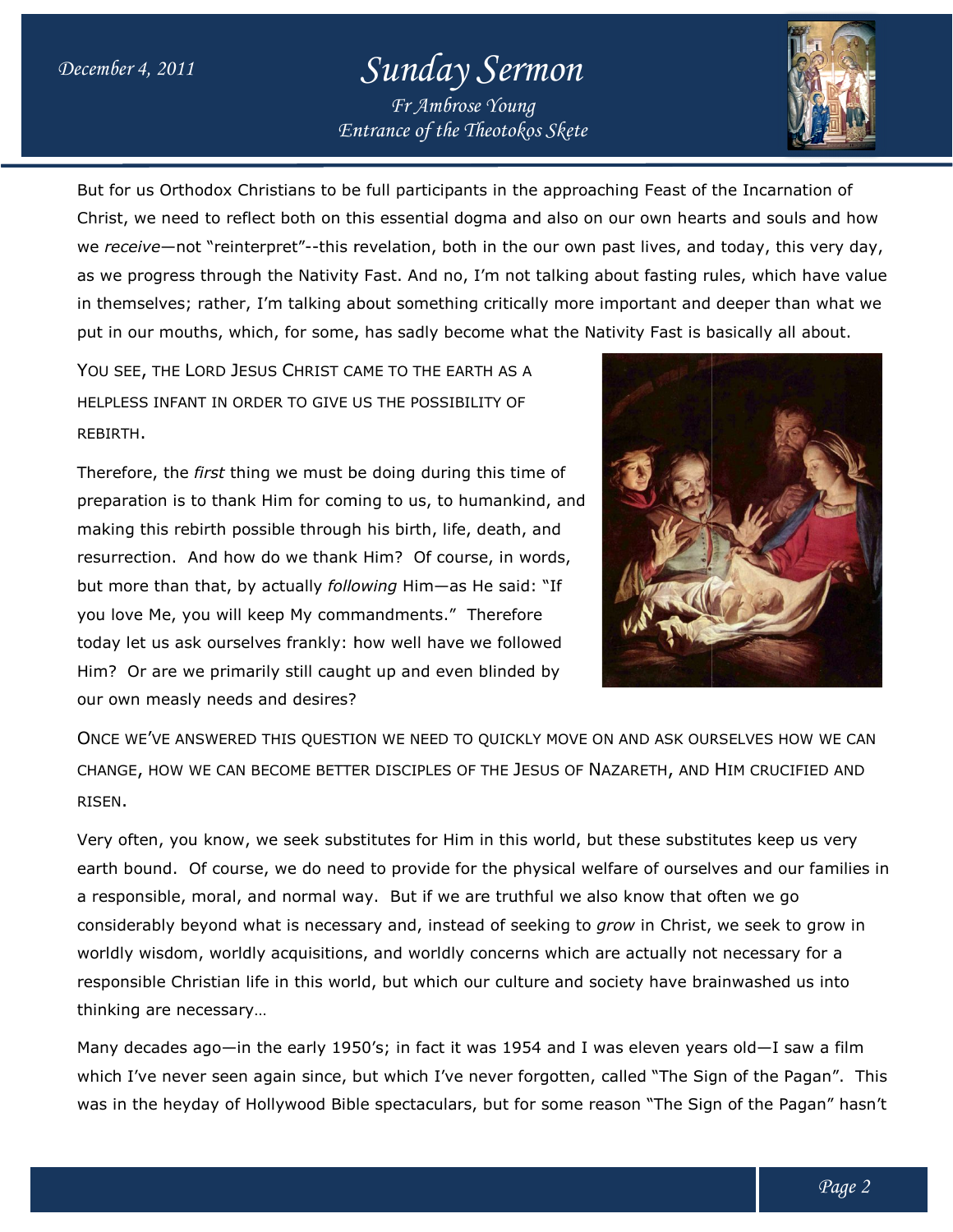## *Entrance of the Theotokos Skete Sunday Sermon Fr Ambrose Young*



survived in our cultural memory the way films like "The Ten Commandments" and "Ben Hur" and others survived in our cultural memory the way films like "The Ten Commandments" and "Ben Hur" and others<br>have. But it has survived in *my* memory, and it has survived for a very specific reason I want to share with you.



This is a film about Attila the Hun. For those who do not know anything about late ancient Roman and early Christian history, Attila the Hun was the 5<sup>th</sup> century ruler of the Hunnic pagan barbarian empire of northern and northeastern Europe. He was the most feared enemy and invader of the Christian Empire, which he twice invaded, conquered, plundered, pillaged, and raped. In the film there is an accurate portrayal of what happened when Attila approached the city of nd it has survived for a very specific reason I want to share<br>
This is a film about Attila the Hun. For those<br>
who do not know anything about late ancient<br>
Roman and early Christian history, Attila the<br>
Hun was the 5<sup>th</sup> c

Rome. The bishop of Rome at that time—the pope—known to history and to us Orthodox Christians (as well as Roman Catholics) as St. Leo the Great--comes forth bearing a large cross to confront Attila in the mists of the Tiber River. And, there, this gentle but holy and firmly spoken man persuades the the mists of the Tiber River. And, there, this gentle but holy and firmly spoken man persuades the<br>terrifying Hun to spare the city of Rome, its Christian churches and shrines, and its Christian people. So powerful is the sanctity of Leo's personality that—in this film at least—he quite overwhelms the lesser personality of the craven and bloodthirsty barbarian. I can still see this scene as if I had watched the film yesterday instead of nearly 60 years ago! lesser personality of the craven and bloodthirsty barbarian. I can still see this scene as if I had watched<br>the film yesterday instead of nearly 60 years ago!<br>I mention this because it so happens that St. Leo the Great has

on concerning the Incarnation, and these words can be a fine subject of meditation for us at this on concerning the Incarnation, and these words can be a fine subject of meditation for us at this<br>particular point in the Nativity Fast. Here is what this holy—and heroic--Bishop of Rome wrote 1500 years ago:

*"Let us then, dearly beloved, give thanks to God the Father, through His Son, in the Holy Spirit, Who 'for His great mercy, wherewith He has loved us,' had pity on us: and 'when we were dead in sins, has*  "Let us then, dearly beloved, give thanks to God the Father, through His Son, in the Holy Spirit, Who<br>'for His great mercy, wherewith He has loved us,' had pity on us: and 'when we were dead in sins, has<br>quickened us toget *put off then the old man with his deeds deeds: and having obtained a share in the birth of Christ let us renounce the works of the flesh.*  put off then the old man with his deeds: and having obtained a share in the birth of Christ let us<br>renounce the works of the flesh.<br>"Christian, acknowledge your <u>dignity</u>!--and becoming a partner in the Divine nature<u>, ref</u>

*the old baseness by degenerate conduct. Remember the Head and the Body of which you are a baseness by degenerate*